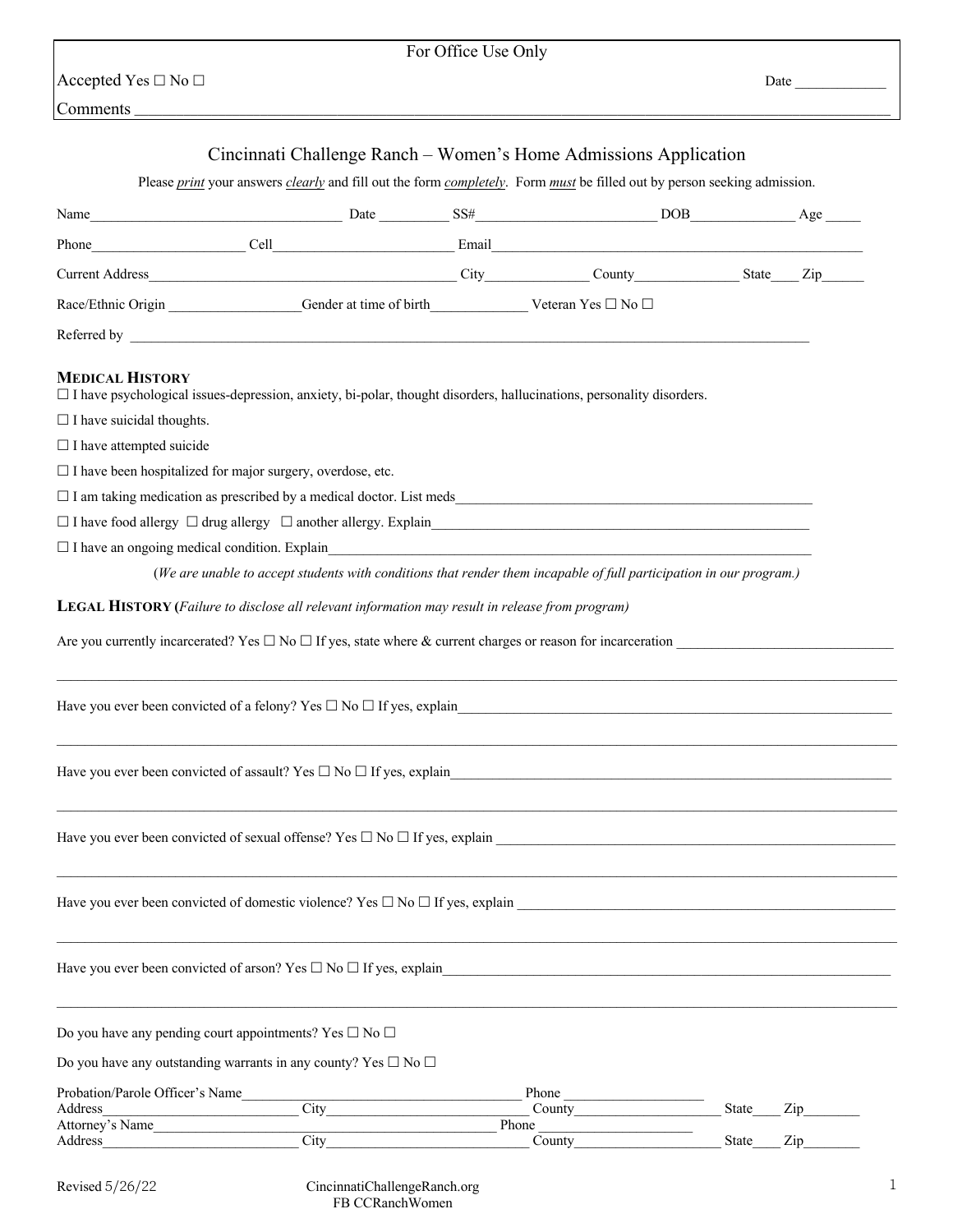## **FOR THOSE CURRENTLY IN JAIL OR PRISON**

| Have you already been sentenced? Yes No    |                                                                             |                                                                                                                                                                                                                                |                    |
|--------------------------------------------|-----------------------------------------------------------------------------|--------------------------------------------------------------------------------------------------------------------------------------------------------------------------------------------------------------------------------|--------------------|
|                                            |                                                                             | If you are presently serving time, what were you convicted of?                                                                                                                                                                 |                    |
|                                            |                                                                             | If you are presently serving time, when is your release date?                                                                                                                                                                  |                    |
|                                            |                                                                             | Are you waiting for a hearing/sentencing? Yes No If so, what is your court date?                                                                                                                                               |                    |
|                                            | Do you have any charges pending in any county? Yes No                       |                                                                                                                                                                                                                                |                    |
|                                            | Do you have any outstanding warrants in any county? Yes No                  |                                                                                                                                                                                                                                |                    |
|                                            |                                                                             | Please provide the contact information for a person who can speak with Cincinnati Challenge Ranch on your behalf                                                                                                               |                    |
|                                            |                                                                             |                                                                                                                                                                                                                                |                    |
|                                            |                                                                             |                                                                                                                                                                                                                                |                    |
| <b>CHEMICAL DEPENDENCY HISTORY</b>         |                                                                             |                                                                                                                                                                                                                                |                    |
|                                            |                                                                             |                                                                                                                                                                                                                                |                    |
|                                            |                                                                             | 2) At what age did you begin using alcohol/drugs? start smoking cigarettes/vaping on a regular basis?                                                                                                                          |                    |
|                                            |                                                                             |                                                                                                                                                                                                                                |                    |
|                                            |                                                                             |                                                                                                                                                                                                                                |                    |
|                                            |                                                                             |                                                                                                                                                                                                                                |                    |
|                                            |                                                                             |                                                                                                                                                                                                                                |                    |
|                                            | 7) Do most of your social activities include alcohol/drug use? Yes No       |                                                                                                                                                                                                                                |                    |
|                                            | 8) Have alcohol/drugs affected your ability to hold a job? Yes No           |                                                                                                                                                                                                                                |                    |
|                                            | 9) Are you presently in treatment with another caregiver/program? Yes No    |                                                                                                                                                                                                                                |                    |
| 10) List your last 5 treatment facilities. |                                                                             |                                                                                                                                                                                                                                |                    |
| Name                                       |                                                                             | Length of Stay MO/YR to MO/YR                                                                                                                                                                                                  | Completed?         |
|                                            |                                                                             |                                                                                                                                                                                                                                | Yes No             |
|                                            |                                                                             |                                                                                                                                                                                                                                | <b>Yes</b><br>No   |
|                                            |                                                                             |                                                                                                                                                                                                                                |                    |
|                                            |                                                                             |                                                                                                                                                                                                                                | No<br><b>Yes</b>   |
|                                            |                                                                             |                                                                                                                                                                                                                                | <b>Yes</b><br>- No |
|                                            |                                                                             |                                                                                                                                                                                                                                | Yes No             |
| <b>JOB &amp; CAREER</b>                    |                                                                             |                                                                                                                                                                                                                                |                    |
|                                            |                                                                             | What types of jobs have you held in the past several years? Do you hold any certifications? If so, in what?                                                                                                                    |                    |
|                                            |                                                                             |                                                                                                                                                                                                                                |                    |
|                                            |                                                                             |                                                                                                                                                                                                                                |                    |
|                                            |                                                                             | Occupation expansion and the contract of the contract of the contract of the contract of the contract of the contract of the contract of the contract of the contract of the contract of the contract of the contract of the c |                    |
|                                            | Are you receiving SSI? Yes No Are you receiving disability payments? Yes No |                                                                                                                                                                                                                                |                    |
|                                            |                                                                             | Household income (you and significant other) Number of children in household                                                                                                                                                   |                    |
|                                            |                                                                             | Number of other people you are financially responsible for living in household                                                                                                                                                 |                    |
| <b>CHURCH</b>                              |                                                                             |                                                                                                                                                                                                                                |                    |
|                                            |                                                                             |                                                                                                                                                                                                                                |                    |
|                                            |                                                                             |                                                                                                                                                                                                                                |                    |
| <b>EDUCATION</b>                           |                                                                             |                                                                                                                                                                                                                                |                    |
|                                            |                                                                             | Highest school grade completed? ____________If you did not complete high school, do you have a GED? Yes No                                                                                                                     |                    |
| Revised 5/26/22                            |                                                                             | CincinnatiChallengeRanch.org                                                                                                                                                                                                   |                    |

FB Ranchwomen